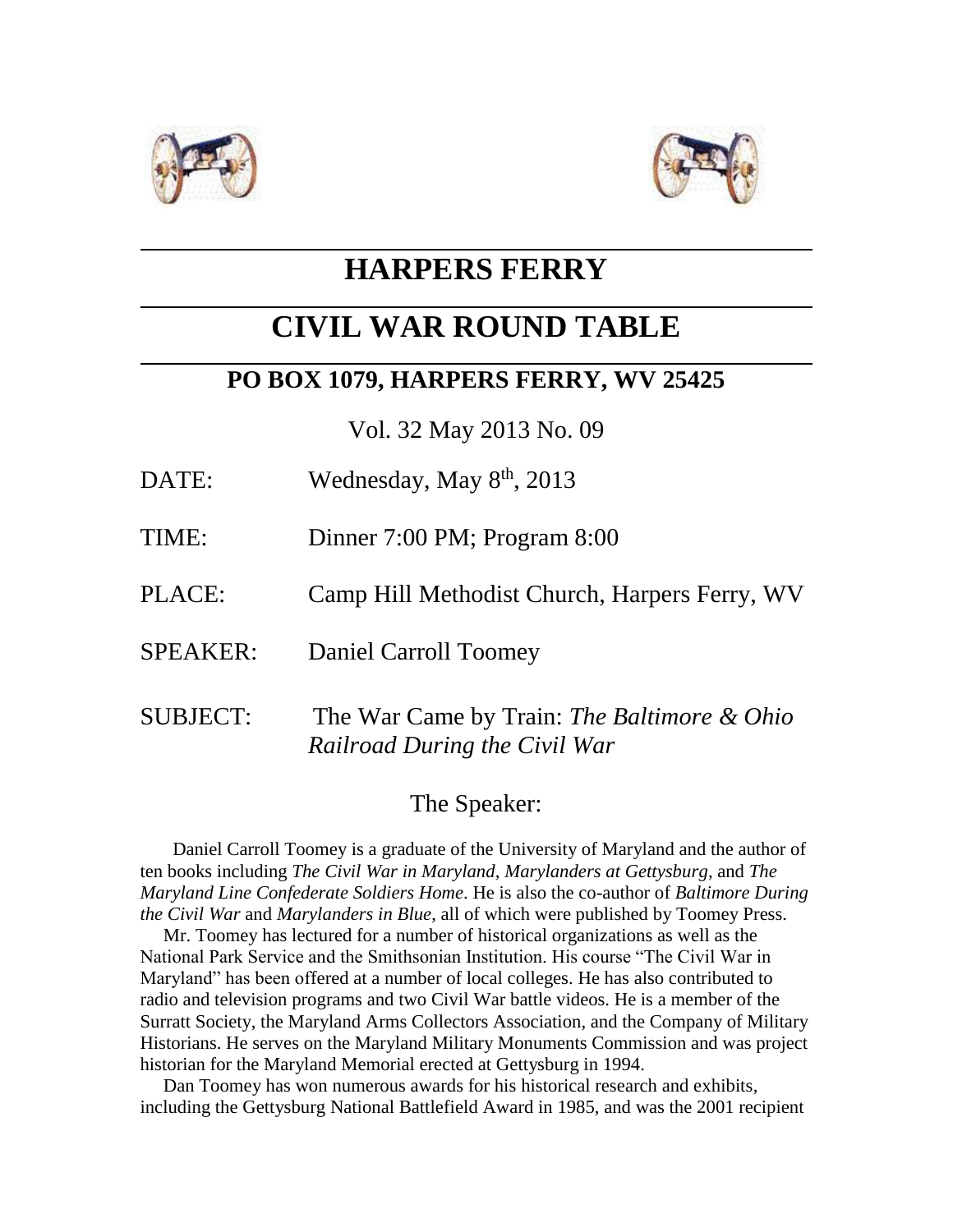of the Peterkin Award given by the National Park Service at Fort McHenry in 2001 for his many accomplishments in the field of writing and preservation. He is currently the Guest Curator at the Baltimore and Ohio Railroad Museum for their five-year project *The War Came by Train* commemorating the 150<sup>th</sup> anniversary of the Civil War.

 His two fondest accomplishments are writing the inscription for the Maryland Monument at Gettysburg and playing on the first ever Howard County Lacrosse team in 1964.

#### The Subject

 Mr. Toomey's talk will focus on his recently published book, *The War Came by Train: The Baltimore and Ohio Railroad During the Civil War*. The Civil War was the first major conflict where railroads played a prominent role and the B&O was the major line that straddled a divided country. Between April 19, 1861 (The Baltimore Riot of 1861) and April 21, 1865 (Lincoln's funeral train leaving Baltimore for Illinois), the B&O stood as witness and participant in the greatest conflict the United States has ever faced. Beginning with the B&O's reaction to John Brown's Raid in 1859 and ending with the demobilization of the Union Army in 1865, Mr. Toomey tells the story of how the B&O helped shape the course of the war. Mr. Toomey blends the overall strategy and political aims of that time period with the battles, raids, and daily operational challenges of a Civil War railroad. He introduces an array of little known personalities who worked for, attacked, defended, or traveled on the B&O Railroad. He also shows in numerous instances how the railroad and the telegraph combined to conquer time and distance on the battlefield and ushered in the era of modern warfare with the introduction of armored railcars, hospital trains, and large scale troop movements. Railroad historian and author Herbert G. Harwood remarked, "It was during the Civil War that railroads revolutionized the art of war, and the Baltimore & Ohio – America's pioneering railroad –played a pivotal and perhaps decisive role throughout the entire conflict."

#### The Meal

 A family-style meal will be served at 7:00 PM prior to the program. The cost of the meal is \$15.00 per person. Reservations for the meal must be phoned in no later than **Sunday, May 5th**, to Kyle Wichtendahl at 301-639-8855, or you can email him at [kfwichtendahl@gmail.com.](mailto:kfwichtendahl@gmail.com) The meal will consist of Sliced Roast Pork, Mashed Potatoes, Gravy, Sauerkraut, Iced Tea, Coffee, Rolls, Butter, Dessert.

### The Battle of Brandy Station June 9, 1863

On Saturday, June 8, 2013, special guest historian guide, Clark "Bud" hall, the nation's leading expert on the Battle of Brandy Station, will be conducting a uniquely rare walking tour of remote battlefield sites that have never before been visited by any tour group. Priceless anti-bellum homes and bucolic river fords are just a few of the historically significant and scenic sites that will be visited on this special tour. This is an